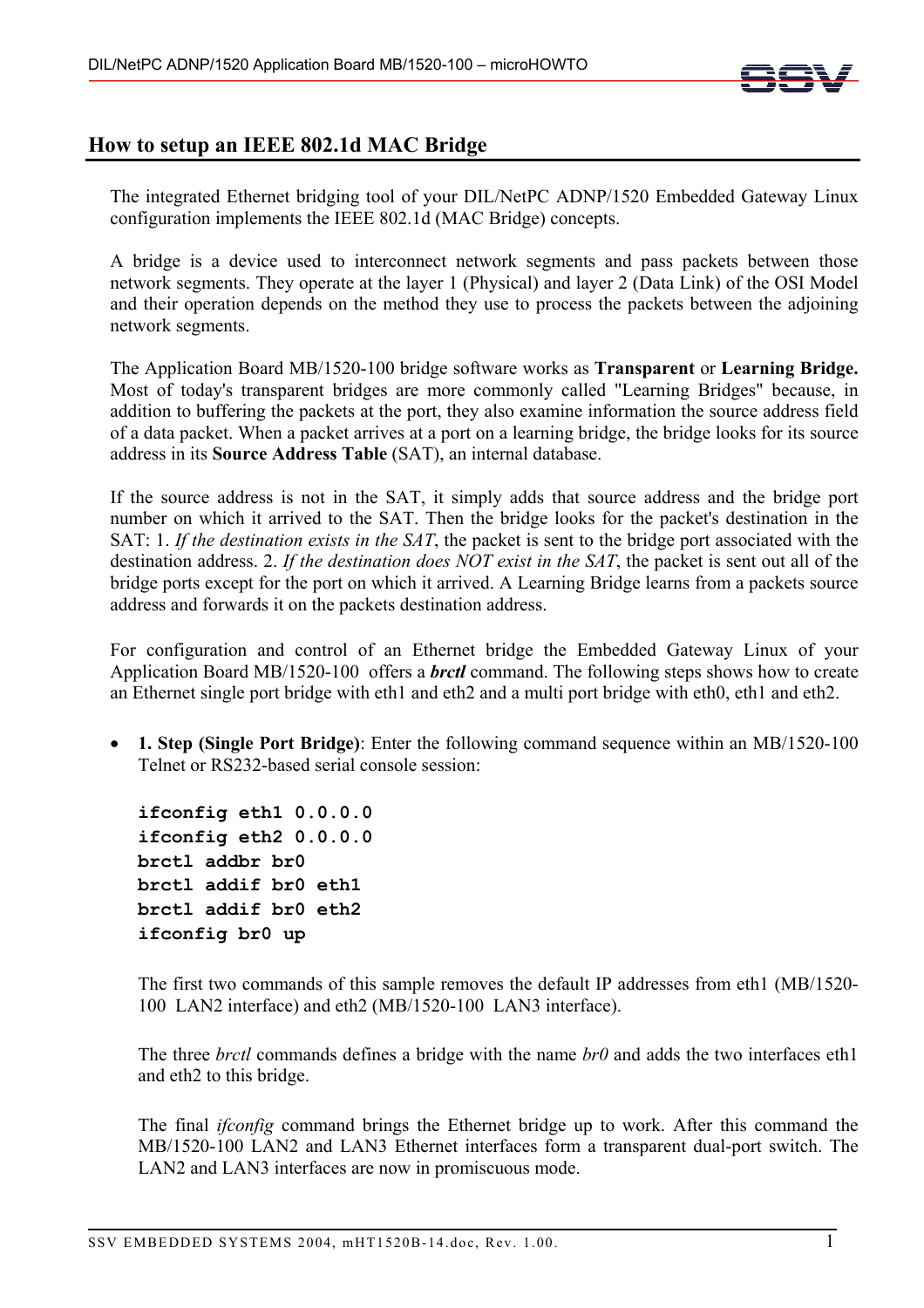



**Please note:** It is also possible to add the command sequence of the first step to the MB/1520- 100 *autostart.sh* file. The MB/1520-100 comes with an Autostart feature. This feature allows you to start programs or execute Linux shell commands at boot time.

• **1. Step (Multi Port Bridge)**: Enter the following command sequence within an MB/1520-100 RS232-based serial console session:

```
cd /flash 
cat > autostart.sh 
#!/bin/sh 
ifconfig eth0 0.0.0.0 
ifconfig eth1 0.0.0.0 
ifconfig eth2 0.0.0.0 
brctl addbr br0 
brctl addif br0 eth0 
brctl addif br0 eth1 
brctl addif br0 eth2 
ifconfig br0 up 
CTRL-D (CTRL-D stops the Linux cat command) 
chmod +x autostart.sh
```
The first three *ifconfig* commands of this sample removes the default IP addresses from eth0 (MB/1520-100 LAN1 interface), eth1 (MB/1520-100 LAN2 interface) and eth2 (MB/1520-100 LAN3 interface). The four *brctl* commands defines a bridge with the name *br0* and adds the three MB/1520-100 Ethernet LAN interface eth0, eth1 and eth2 to this bridge. The final *ifconfig* command brings the Ethernet bridge up to work.

After the four *brctl* commands and the final *ifconfig* command the MB/1520-100 LAN1, LAN2 and LAN3 Ethernet interfaces form a transparent three-port switch. The LAN1, LAN2 and LAN3 interfaces are now in promiscuous mode. In this operation mode the port of a network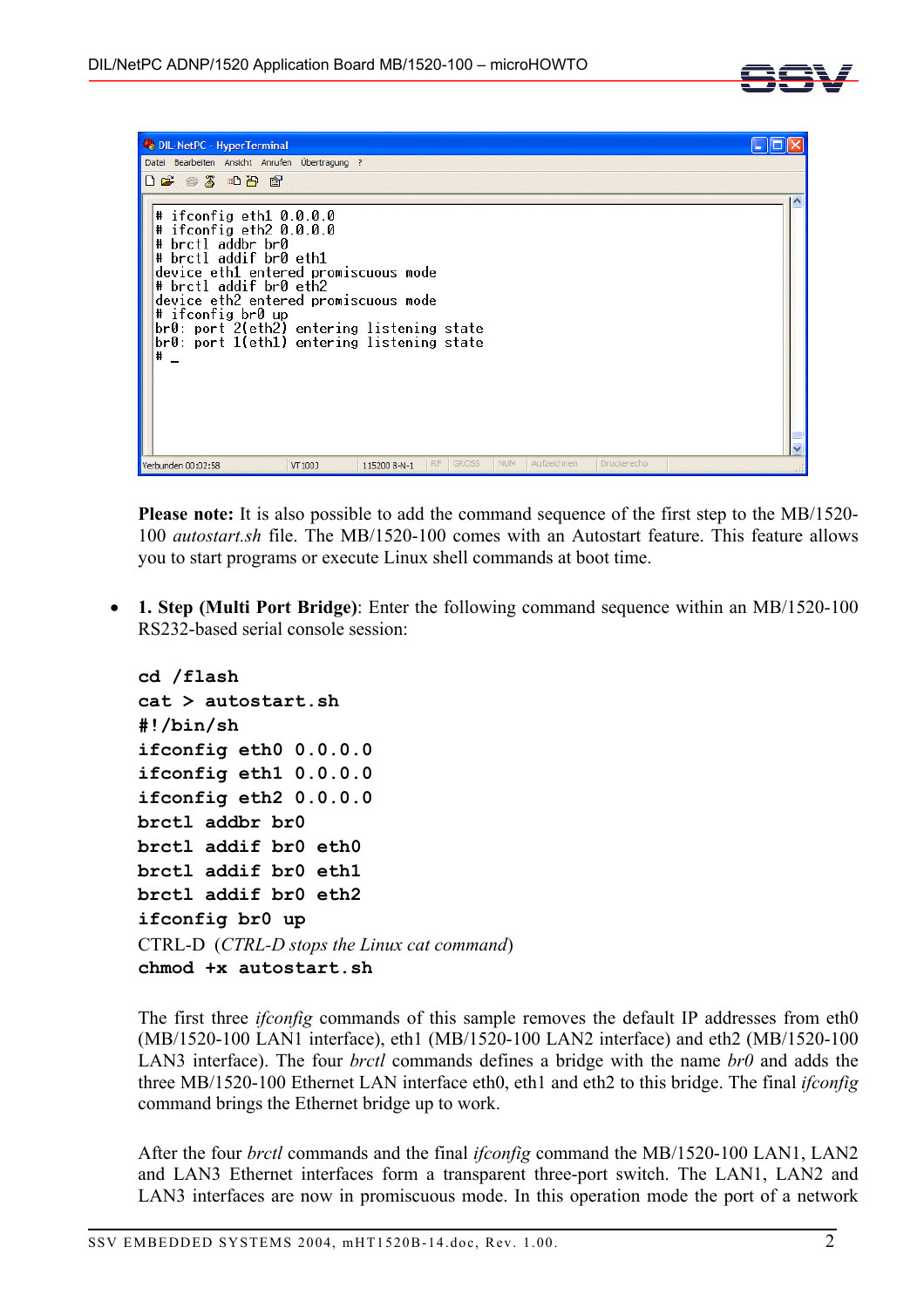

device which enables that port to examine every packet being transmitted on the network segment they are attached to. This contrasts to the non-promiscuous mode of most network device ports that only examine those packets specifically addressed to them (unicast), or broadcast, or to those multicast address(es) to which the device port is a member. Promiscuous mode is set on bridge and router ports and used by those network devices, such as network sniffers, that must examine every packet on a network segment in order to process the packets or collect information about them.

| DIL-NetPC - HyperTerminal                                                                                                                                                                                                                                                                                                                                                                                                                                                                                     |  |
|---------------------------------------------------------------------------------------------------------------------------------------------------------------------------------------------------------------------------------------------------------------------------------------------------------------------------------------------------------------------------------------------------------------------------------------------------------------------------------------------------------------|--|
| Datei Bearbeiten Ansicht Anrufen Übertragung ?                                                                                                                                                                                                                                                                                                                                                                                                                                                                |  |
| $D \rightarrow \mathbb{Z}$ and $E$                                                                                                                                                                                                                                                                                                                                                                                                                                                                            |  |
| # cd /flash<br># cat > autostart.sh<br>#!/bin/sh<br>ifconfig eth0 0.0.0.0<br>ifconfig eth1 0.0.0.0<br>ifconfig eth2 0.0.0.0<br>brctl addbr br0<br>brctl addif br0 eth0<br>brctl addif br0 eth1<br>brctl addif br0 eth2<br>ifconfig br0 up<br># ls -al<br>$0$ Nov 16 22:04.<br>l root<br>root<br>drwxr-xr-x<br>480 Apr 1 2004<br>drwxr-xr-x 15 root<br>root<br>171 Nov 29 00:07 autostart.sh<br>-rwxr-xr-x 1 root<br>root –<br>0 Aug 23 08:07 www<br>drwxr-xr-x 1 root<br>root<br># chmod +x autostart.sh<br># |  |
| <b>GROSS</b><br><b>NUM</b><br>Aufzeichnen<br>Druckerecho<br><b>RF</b><br>Verbunden 00:06:24<br>115200 8-N-1<br>VT100J                                                                                                                                                                                                                                                                                                                                                                                         |  |

• **2. Step (Single/Multi Port Bridge)**: Make sure that some LAN traffic goes over the Ethernet ports of the MB/1520-100. Then enter the following commands and watch the results:

**brctl show brctl showmacs br0** 

| DIL-NetPC - HyperTerminal                                                                                                                                                                                                                                                                                                                                                      |  |
|--------------------------------------------------------------------------------------------------------------------------------------------------------------------------------------------------------------------------------------------------------------------------------------------------------------------------------------------------------------------------------|--|
| Datei Bearbeiten Ansicht Anrufen Übertragung ?                                                                                                                                                                                                                                                                                                                                 |  |
| $D \ncong \ncong \ncong \ncong \ncong \ncong$                                                                                                                                                                                                                                                                                                                                  |  |
| # brctl show<br>STP enabled<br>interfaces<br>bridge name<br>bridge id<br>8000.0280ad2063b5<br> br0<br>eth1<br>yes<br>eth2<br># brctl showmacs br0<br>is local?<br>port no mac addr<br>ageing timer<br>00:0b:cd: c7:0c:5f<br>23.12<br>1<br>no<br>$\frac{1}{2}$<br>02:80:ad:20:63:b5<br>0.00<br>yes<br>02:80:ad:20:63:66<br>0.00<br>yes<br>02:80:ad:20:63:cc<br>23.12<br>no<br>₩ |  |
| Aufzeichnen<br><b>NUM</b><br>Druckerecho<br><b>GROSS</b><br>RF.<br>Verbunden 00:00:48<br>VT100J<br>115200 8-N-1                                                                                                                                                                                                                                                                |  |